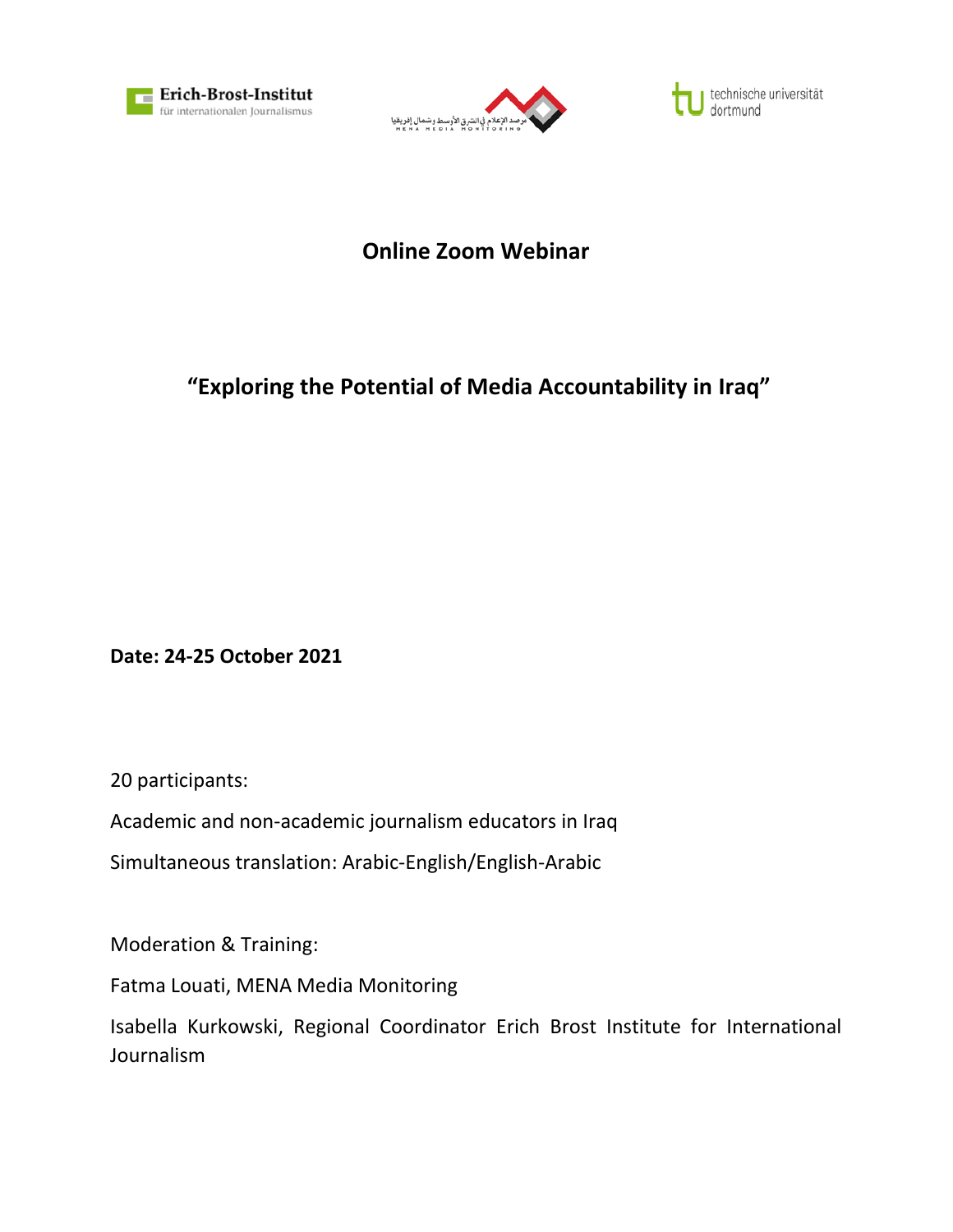



## **Day 1**

| 09:30-09:45 | <b>Welcome Speech</b>                                                                                                                                                 |
|-------------|-----------------------------------------------------------------------------------------------------------------------------------------------------------------------|
|             | Fatma Louati, MENA Media Monitoring                                                                                                                                   |
|             | Prof. Dr. Susanne Fengler, Erich Brost Institute for International Journalism (video<br>message)                                                                      |
|             | Presentation of the team, the 1,5-day workshop schedule                                                                                                               |
|             | Introduction of participants by Fatma Louati & Isabella Kurkowski                                                                                                     |
| 09:45-10:15 | Introduction to the topic of Media Accountability in Iraq                                                                                                             |
|             | Dr. Habeeb Ibrahim, Institute of Media Studies at Ruhr University Bochum in Germany                                                                                   |
|             | <b>Questions &amp; Answers</b>                                                                                                                                        |
| 10:15-10:30 | <b>Coffee Break</b>                                                                                                                                                   |
| 10:30-11:30 | Presentation of the outcomes of the pilot study "Media Accountability in the MENA<br>Region":                                                                         |
|             | Presentation of the findings of the pilot-study "Media Accountability in the MENA Region"<br>related to Media Sustainability in the MENA region by country chapters   |
|             | Fatma Louati                                                                                                                                                          |
|             | <b>Questions &amp; Answers</b>                                                                                                                                        |
| 11:30-12:00 | "Media Accountability practice from Bosnia and Herzegovina"                                                                                                           |
|             | by Isabella Kurkowski, former advisor at the Press Council in Bosnia and Herzegovina                                                                                  |
| 12:00-13:00 | Lunch                                                                                                                                                                 |
| 13:00-14:30 | Plenary discussion:                                                                                                                                                   |
|             | "Ombudswoman experiences from Radio Jawhara"<br>1.<br>by Narjess Mkhinini, Ombudswoman Radio Jawhara (Tunisia, tbc)                                                   |
|             | "Iraq: Challenges of Media Accountability in the daily journalistic practice"<br>2.<br>by Monthadar Nasser, Al-Aalem Al-Jadeed (tbc)<br><b>Question &amp; Answers</b> |

14:30 Closing words of day I and outlook on day II of the workshop